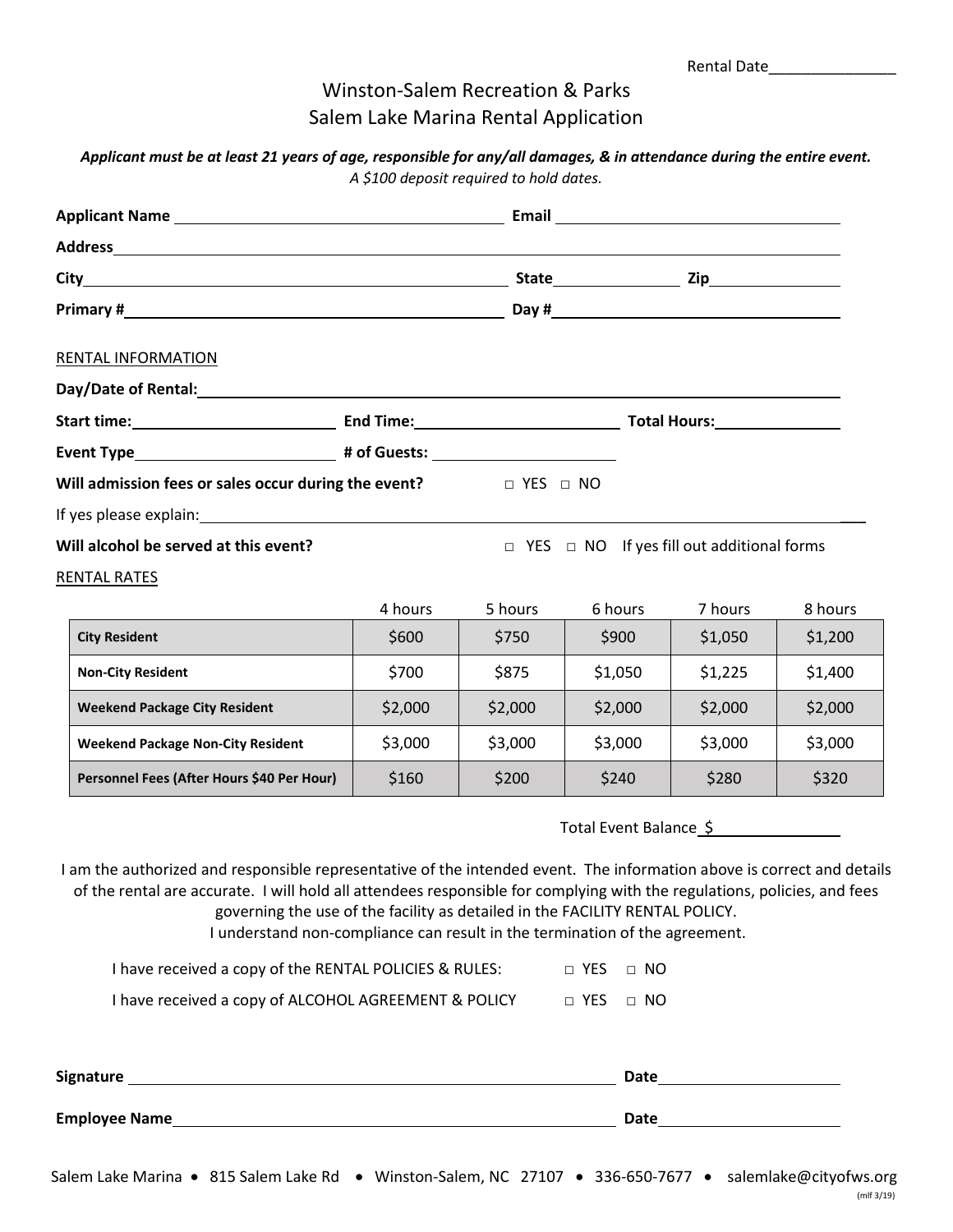## Winston-Salem Recreation & Parks Salem Lake Marina Rental Policies & Rules

#### **RESERVATION**

- Available to rent for a minimum of four (4) hours between:
	- Sunday Thursday 8:00 a.m. and 10:00 p.m.
	- Friday Saturday, 8:00 a.m. midnight
	- All fees must be paid 30 days prior to event
	- Failure to pay in advance will result in cancellation of rental
- A \$100 refundable/non-transferable deposit and rental agreement is required to hold the date
	- Deposit is in addition to the total amount due
	- Deposit will be returned within four (4) weeks of event if there is no damage
	- Cancelling an event will result in loss of deposit
- Cancellation must be received in writing two weeks prior to your event to be refunded fees paid minus the deposit
- Salem Lake Marina is only available during time indicated on FACILITY USE APPLICATION
	- Set-up, decorating, break down and clean up time cannot extend beyond time requested
	- Additional time may be purchased up to 14 days before the event
- WSRP employee(s) will monitor the rental to ensure policies are being adhered to
- Certificate of liability insurance and/or police officers may be required for some events
	- If required must be secured with confirmation two (2) weeks prior to event
- Any rental occurring outside of regular park operating hours a \$40 staff fee per hour will be charged

### **FACILITY**

- Any alcohol present at event without proper paperwork will result in immediate termination of event without refund
- Smoking prohibited inside, on deck, and within 30 feet of facility
- NO disruptive entertainment (excessively loud music, inappropriate entertainment, etc.)
- All WSRP equipment used during event must be cleaned and returned to original locations
- NO glitter, confetti, bubbles, or open flames permitted inside facility
- Only FREE-STANDING decorations may be used (nothing may be affixed to walls, doors, windows, or ceiling)
- Grilling/frying is permitted in a designated space 25 feet from building
	- Cooking fire extinguishers must be present
- Parking is not reserved for event during park operating hours and may be limited.
	- Four (4) spaces will be marker for renter
- No parking in covered drop off area is prohibited
	- Only used to unload, pickup/drop off supplies

#### **SET UP & CLEAN UP**

- Rental groups are responsible for their set up and clean up
- Tables must be wiped down and chairs stacked 6 high
- Trash taken outside to dumpster (trash bags furnished by facility)
- Floors must be swept, spot mopped and cleaned of any spills
- Wipe down counter tops and sinks, NO food or grease poured down kitchen sink drain
- All litter outside and inside from rental cleaned up
- Delivery and pick up of outside organization rental equipment must be approved by facility supervisor
- **All personal equipment or supplies removed from facility at end of rental**

I understand the WSRP FACILITY RENTAL POLICIES and will hold guests and myself accountable for complying. I understand if these policies are not followed WSRP has the right to cancel rental before or terminate during the event.

**Signature:** Date: Date: Date: Date: Date: Date: Date: Date: Date: Date: Date: Date: Date: Date: Date: Date: Date: Date: Date: Date: Date: Date: Date: Date: Date: Date: Date: Date: Date: Date: Date: Date: Date: Date: Date: